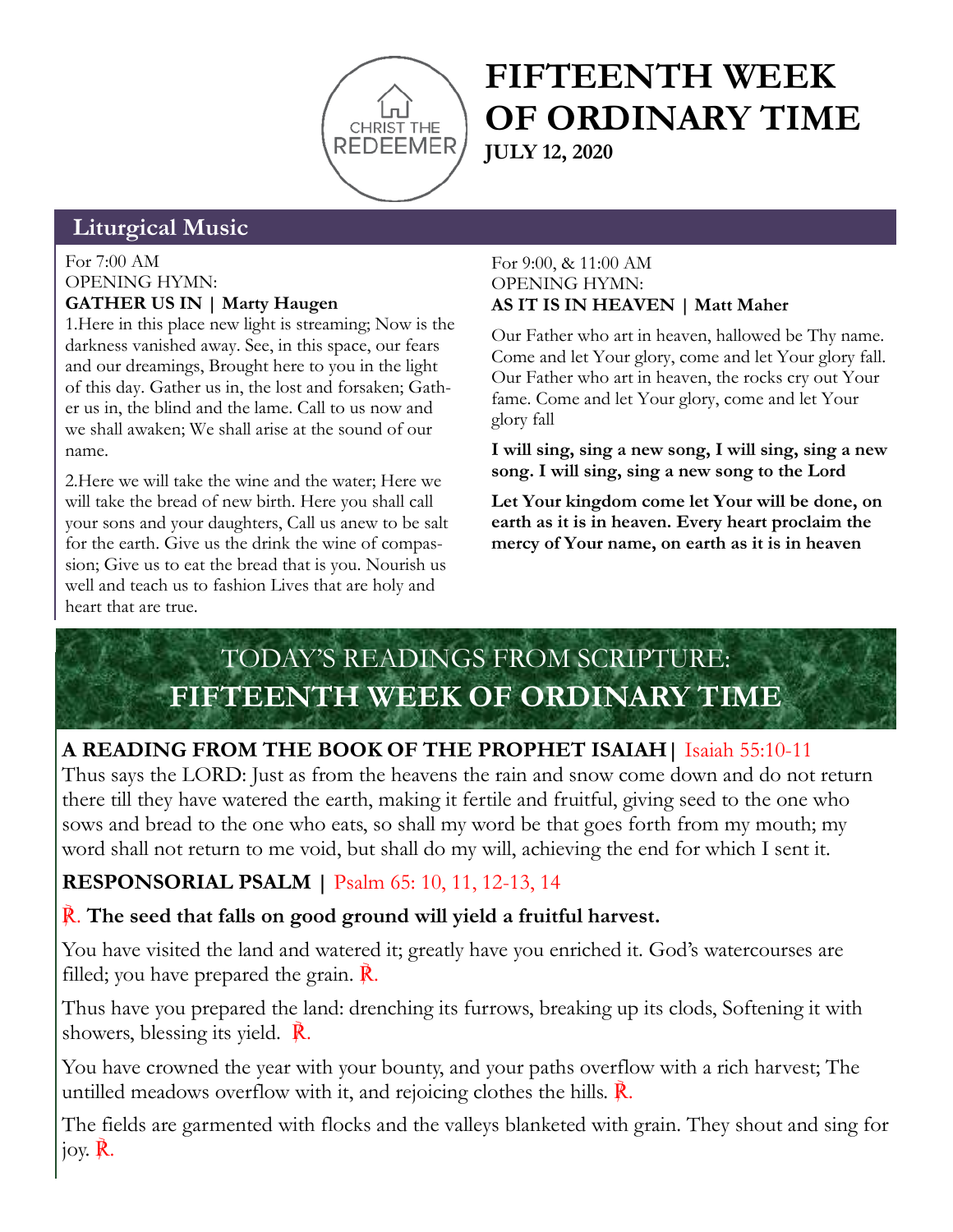## **A READING FROM THE LETTER OF ST. PAUL TO THE ROMANS |** ROM 8: 18-23

Brothers and sisters: I consider that the sufferings of this present time are as nothing compared with the glory to be revealed for us. For creation awaits with eager expectation the revelation of the children of God; for creation was made subject to futility, not of its own accord but because of the one who subjected it, in hope that creation itself would be set free from slavery to corruption and share in the glorious freedom of the children of God. We know that all creation is groaning in labor pains even until now; and not only that, but we ourselves, who have the firstfruits of the Spirit, we also groan within ourselves as we wait for adoption, the redemption of our bodies.

## **A READING FROM HOLY GOSPEL ACCORDING TO MATTHEW |** MT 13:1-9

On that day, Jesus went out of the house and sat down by the sea. Such large crowds gathered around him that he got into a boat and sat down, and the whole crowd stood along the shore. And he spoke to them at length in parables, saying: "A sower went out to sow. And as he sowed, some seed fell on the path, and birds came and ate it up. Some fell on rocky ground, where it had little soil. It sprang up at once because the soil was not deep, and when the sun rose it was scorched, and it withered for lack of roots. Some seed fell among thorns, and the thorns grew up and choked it. But some seed fell on rich soil and produced fruit, a hundred or sixty or thirtyfold. Whoever has ears ought to hear."

**Nota Bene:** Your Mass intentions are being prayed for and remembered. The confined space of our current Mass handouts prevents the publishing of our full list of Mass intentions. We will resume this publication as soon as possible.

### **Prayer during Hurricane Season:**

Our Father in Heaven, through the powerful intercession of Our Lady of Prompt Succor, spare us during this hurricane season and protect us and our homes from all the disasters of nature.

Our Lady of Prompt Succor; hasten to help us. Our Lady of Prompt Succor; hasten to help us. Our Lady of Prompt Succor; hasten to help us.

*All readings taken from http://usccb.org/bible/readings/* 2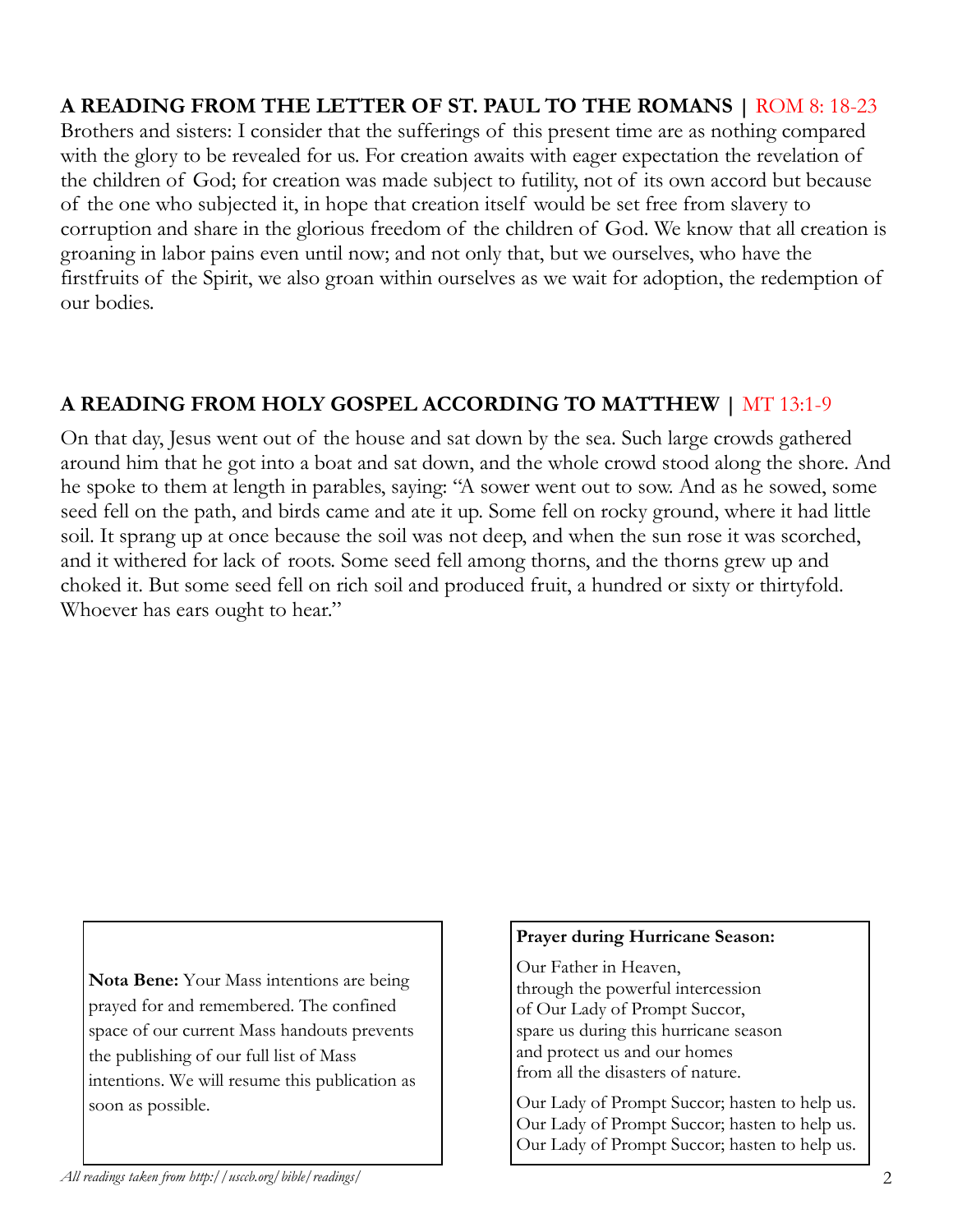# **Liturgical Music**

## For 7:00 AM

### OFFERTORY HYMN:

#### **OPEN MY EYES | Jesse Manibusan**

1. Open my eyes Lord. Help me to see Your face. Open my eyes, Lord, help me to see.

2. Open my ears, Lord Help me to hear Your voice. Open my ears, Lord, help me to hear.

**And the first shall be last, and our eyes are opened, and we'll hear like never before. And we'll speak in new ways, and we'll see God's face in places we've never known**

3) Open my heart, Lord Help me to love like You, Open my heart, Lord, Help me to love.

4) I live within you, Deep in your heart, O love, I live within you. Rest now in me

#### COMMUNION HYMN:

#### **HOW GREAT THOU ART | Public Domain**

1. O Lord, my God, when I in awesome wonder Consider all the worlds thy hand hath made. I see the stars, I hear the rolling thunder, Thy pow'r throughout the universe displayed; **Then sings my soul, my Savior God, to thee; How great** 

### **thou art! How great thou art! (Repeat)**

2. When through the woods and forest glades I wander, And hear the birds sing sweetly in the trees; When I look down from lofty mountain grandeur And hear the brook and feel the gently breeze;

3. And when I think that God, his Son not sparing, Sent him to die, I scarce can take it in, That on the cross, my burden gladly bearing, He bled and died to take away my sin;

4. When Christ shall come, with shout of acclamation, And take me home, what joy shall fill my heart! Then I shall bow in humble adoration And there proclaim, "My God, how great thou art!"

#### RECESSIONAL HYMN: **GOD'S BLESSING SENDS US FORTH | Omer Westendorf**

1. God's blessing sends us forth, strengthened for our task on earth, Refreshed in soul and renewed in mind. May God with us remain, through us the Spirit reign that Christ be known to humankind.

2. God's news in spoken word joyfully our hearts have heard O may the seed of God's love now grow. May we in fruitful deeds gladly serve others' needs that faith in action we may show. 3.We by one living bread as one body have been fed; so we are one as we share this food. How gracious to behold all people of one fold who ever seek each other's good.

4 Grant in this age of space triumph of your truth and grace; Lord, you alone are unchanging truth. Bring us unto your side; preserve and ever guide Your ancient Church in ageless youth.

#### For 9:00, & 11:00 AM OFFERTORY HYMN: **OPEN MY EYES | Jesse Manibusan**

Open my eyes Lord, help me to see Your face. Open my eyes Lord, help me to see. Open my ears Lord, help me to hear Your voice. Open my ears Lord help me to hear. Open my heart Lord, help me to love like You. Open my heart Lord, help me to love

#### **And the first shall be last, and our eyes are opened, and we'll hear like never before. And we'll speak in new ways, and we'll see God's face, in places we've never known.**

I live within You; deep in Your heart O love. I live within You rest now in me.

#### COMMUNION HYMN: **WHO YOU SAY I AM | Reuben Morgan, Ben Fielding**

Who am I that the highest King would welcome me. I was lost but he brought me in oh his love for me, oh his love for me.

#### **Who the Son sets free, oh is free indeed. I'm a child of God yes I am. In my Father's house there's a place for me. I'm a child of God yes I am.**

Free at last he has ransomed me, his grace runs deep; while I was a slave to sin, Jesus died for me, yes he died for me.

#### **I am chosen not forsaken, I am who you say I am. You are for me not against me, I am who you say I am.**

#### RECESSIONAL HYMN: **EVERLASTING GOD | Brenton Brown**

You are the everlasting God, the everlasting God. You do not faint You won't grow weary. You're the defender of the weak. You comfort those in need. You lift us up on wings like eagles.

Strength will rise as we wait upon the Lord, wait upon the Lord; we will wait upon the Lord.

Our God, You reign forever. Our Hope, our strong deliverer.